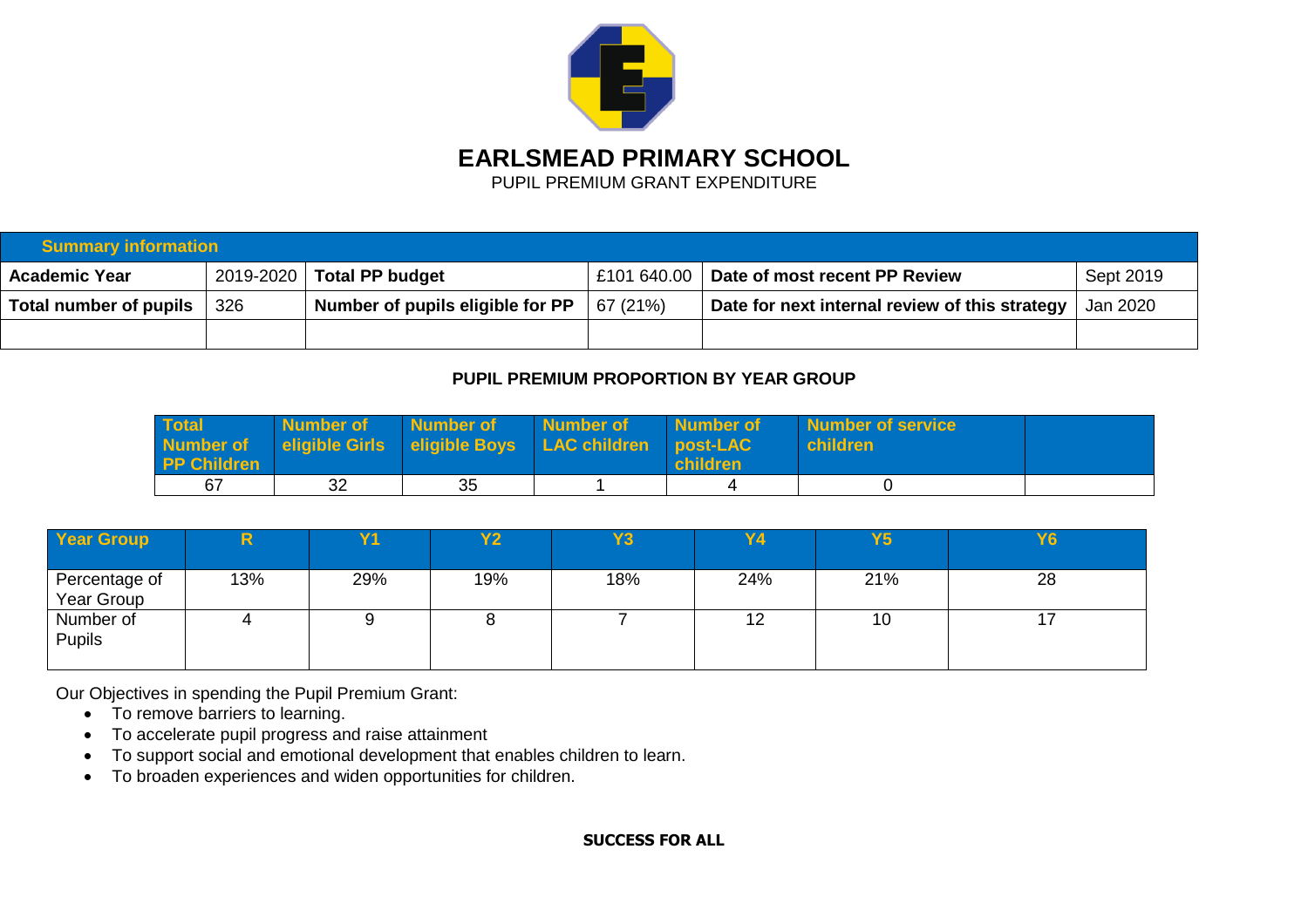### **Strategy for using the funding**

We are dedicated to increasing the rate of progress and overall achievement for targeted children through four key areas:

- Focus on learning in the curriculum strategies that support pupils to learn more effectively
- Focus on social, emotional and behavioural needs strategies that remove social and emotional barriers to learning; develop pupils' well-being and self-esteem so that they learn more effectively in the classroom; empower pupils the strategies they need to be successful
- Focus on enrichment beyond the curriculum strategies that enhance the opportunities for disadvantaged pupils; widen pupils experiences; offer opportunities for leadership and success; develop life-long learning skills
- Focus on families strategies to enhance parental relationships in order to better support pupils; develop parenting skills; give parents better skills to support their children's learning and development.

## **Measuring the Impact of PPG spending:**

We regularly measure the impact or effect of our Pupil Premium strategies and initiatives using a range of methods including:

- analysis of achievement data (pupil progress and the standards they attain) to see if we are successfully diminishing the difference;
- specifically tracking their progress in the intervention programmes they are on, and other support they and their families receive, to see if they are working using our whole school provision map and pupil progress meetings, leading to an in-depth discussion and guidance from the Leadership Team, SENCO and phase leaders on how best to help each individual pupil as well as groups of pupils;
- observation of in-class support, intervention programmes and other provision to ensure they are being delivered well and are targeted on the children who will benefit most from them to maximise their effectiveness and impact;
- directly comparing the quality of work and progress in their books to that of the other children in the class;
- feedback from internal nurture provision staff (Learning Mentors) as to the progress pupils are making socially and emotionally;
- analysis of other relevant key indicators such as attendance, punctuality, behaviour.

We use this information to decide which strategies are working well, which can be expanded and developed further. The impact of any intervention is analysed on a termly basis as progress data is gathered and support is adjusted accordingly. If an approach is having little effect it may need to be targeted on different children, improved, or abandoned and replaced with something better. We always aim to ensure that approaches provide the best value for money and are selected for their greatest impact on pupils' development.

## **School Context**

Earlsmead Primary School is a community school in South Harrow. It is part of the Tithe Academy group. It is a two form entry school with an Additional Resource Provision for children with moderate learning difficulties. We provide extended provision with a breakfast club starting at 8:00 am and onsite child care after school up to 5.00 pm. We have high aspirations and ambitions for all our children and we believe that every child should be given the same

## **SUCCESS FOR ALL**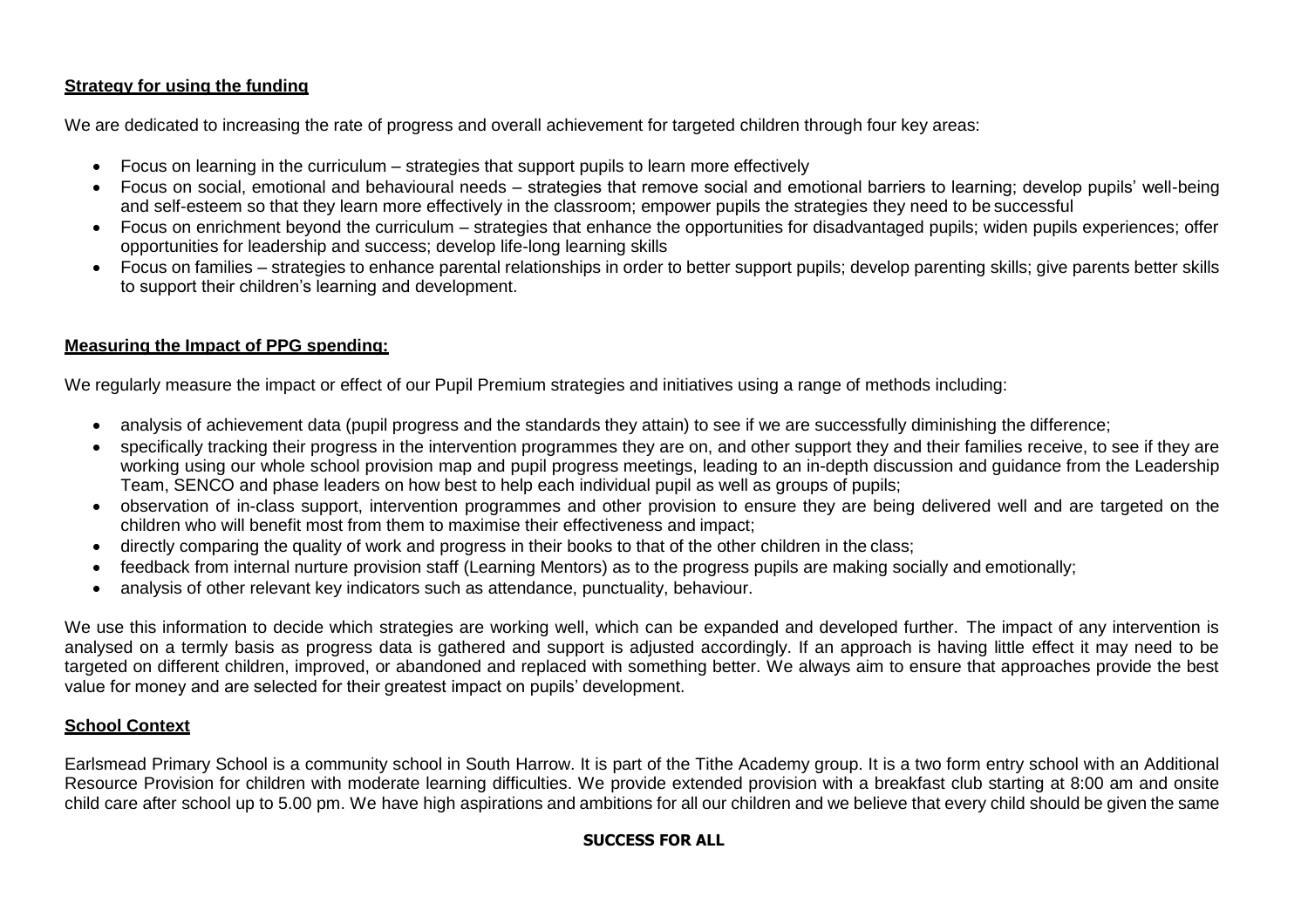opportunities to succeed both socially and academically.

| Current performance data                |                                        |                                         |                                          |  |  |  |
|-----------------------------------------|----------------------------------------|-----------------------------------------|------------------------------------------|--|--|--|
| <b>EYFS</b>                             |                                        |                                         |                                          |  |  |  |
|                                         | <b>Pupils eligible for PP</b><br>(EPS) | <b>National average - all</b><br>pupils | <b>Pupils not eligible for</b><br>PP(NA) |  |  |  |
| % achieving expected in literacy        | 66.6%                                  | 73.7%                                   | %                                        |  |  |  |
| % achieving expected in maths           | 66.6%                                  | 78.9%                                   | %                                        |  |  |  |
| % achieving a good level of development | 66.6%                                  | 56.6%                                   | %                                        |  |  |  |

| <b>KS1</b>                                |                                        |                               |                                                         |  |  |  |
|-------------------------------------------|----------------------------------------|-------------------------------|---------------------------------------------------------|--|--|--|
|                                           | <b>Pupils eligible for PP</b><br>(EPS) | National average - all pupils | <b>Pupils not eligible for</b><br>PP (national average) |  |  |  |
| % achieving in reading, writing and maths | 80%                                    | 59%                           |                                                         |  |  |  |
| % achieving expected in reading           | 73%                                    | 66.3%                         |                                                         |  |  |  |
| % achieving expected in writing           | 80%                                    | 63.9%                         |                                                         |  |  |  |
| % achieving expected in maths             | 67%                                    | 73.5%                         |                                                         |  |  |  |
|                                           | <b>KS2</b>                             |                               |                                                         |  |  |  |
|                                           | Pupils eligible for PP<br>(EPS)        | National average - all pupils | Pupils not eligible for PP<br>(national average)        |  |  |  |
| % achieving in reading, writing and maths | 60%                                    | 64%                           |                                                         |  |  |  |
| % achieving expected in reading           | 57%                                    | 73.1%                         |                                                         |  |  |  |
| % achieving expected in writing           | 67%                                    | 78.4%                         |                                                         |  |  |  |
| % achieving expected in maths             | 52%                                    | 78.6%                         |                                                         |  |  |  |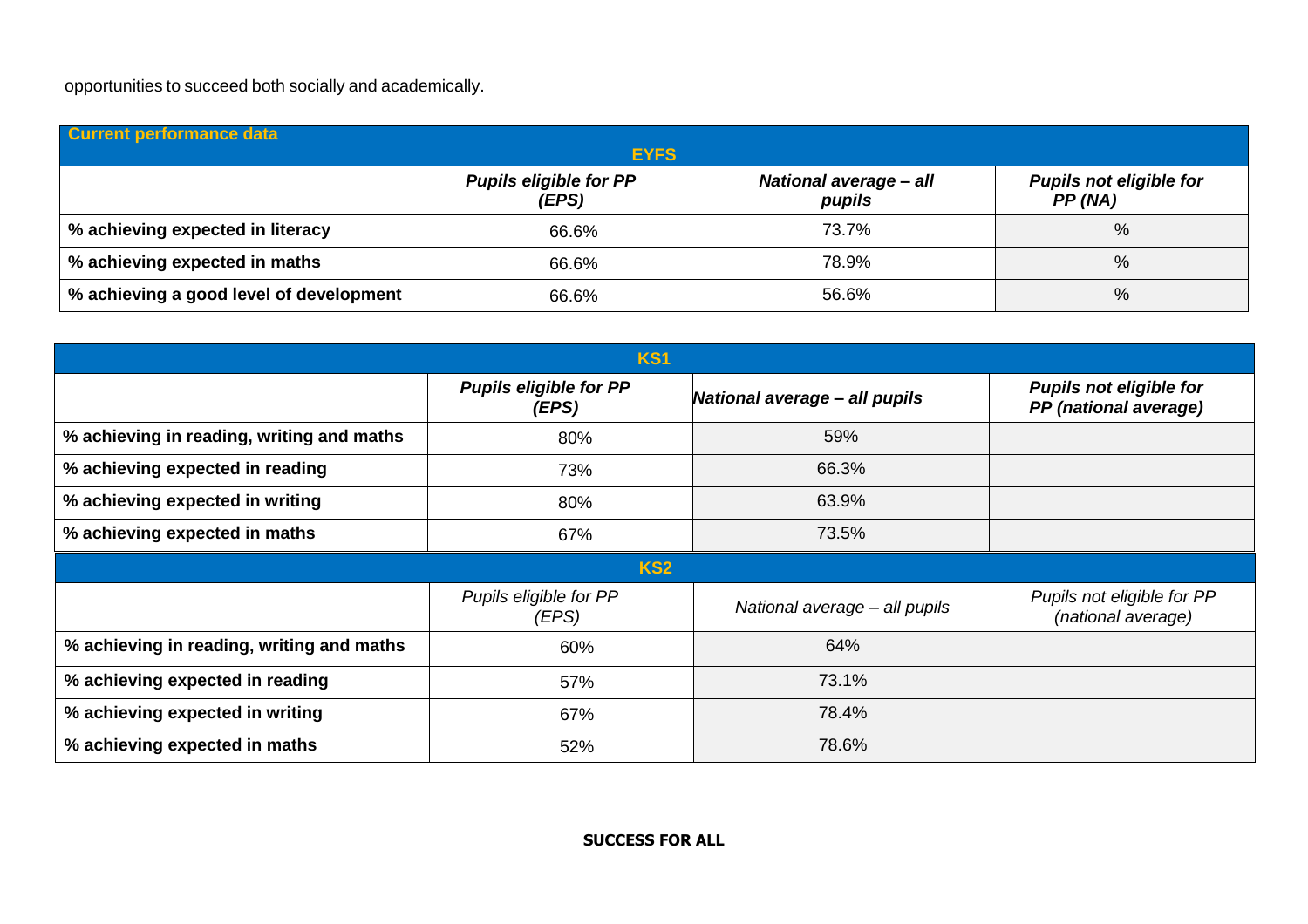|           | 1. Barriers to future attainment (for pupils eligible for PP, including high ability)                                                                                                                                                    |                                                                                                                                                               |  |  |  |  |
|-----------|------------------------------------------------------------------------------------------------------------------------------------------------------------------------------------------------------------------------------------------|---------------------------------------------------------------------------------------------------------------------------------------------------------------|--|--|--|--|
|           | In-school barriers (issues to be addressed in school, such as poor oral language skills)                                                                                                                                                 |                                                                                                                                                               |  |  |  |  |
| А.        | Limited vocabulary compared to their peers which affects their quality of writing. Ability to learn new concepts and, for some pupils, relationships<br>with peers. (SALT groups and social and emotional groups to support friendships) |                                                                                                                                                               |  |  |  |  |
| <b>B.</b> | A lack of engagement from Pupil Premium students in lessons which in turn results in limited progress being made.                                                                                                                        |                                                                                                                                                               |  |  |  |  |
| C.        | Low self-esteem and motivation and understanding of the importance of education.                                                                                                                                                         |                                                                                                                                                               |  |  |  |  |
| D.        | Many PP children are EAL some with SEND (EAL pupils and families workshop and learning together sessions)                                                                                                                                |                                                                                                                                                               |  |  |  |  |
| Ε.        | More abled PP children need to be challenged to build resilience to ensure that the transition to Key Stages and Secondary school is maintained                                                                                          |                                                                                                                                                               |  |  |  |  |
|           | <b>External barriers</b> (issues which also require action outside school, such as low attendance rates)                                                                                                                                 |                                                                                                                                                               |  |  |  |  |
| Ε.        | Barriers pertaining to individual students such as behaviour, enrichment opportunities, mental health / emotional support, lack of access to<br>additional support at home that may be available to others.                              |                                                                                                                                                               |  |  |  |  |
| F.        | Low aspiration amongst pupil premium children is preventing them from setting ambitious goals.                                                                                                                                           |                                                                                                                                                               |  |  |  |  |
| G.        | PPP children who are experiencing attachment disorder emotional or behavioural challenges                                                                                                                                                |                                                                                                                                                               |  |  |  |  |
|           | <b>2. Desired outcomes</b>                                                                                                                                                                                                               |                                                                                                                                                               |  |  |  |  |
|           | Desired outcomes and how they will be measured                                                                                                                                                                                           | Success criteria                                                                                                                                              |  |  |  |  |
| Α.        | To ensure that high quality teaching continues to take place so that children meet<br>age related expectations.                                                                                                                          | The percentage of children achieving the expected                                                                                                             |  |  |  |  |
|           |                                                                                                                                                                                                                                          | standard will be higher than the national average in<br>reading, writing and maths.                                                                           |  |  |  |  |
| <b>B.</b> | To close the gap between Pupil premium children reaching the expected standard by<br>the end of key stage 2 and that of national standards.                                                                                              | For the percentage of Pupil Premium children achieving the<br>expected standard in reading, writing and maths to be ---%.                                     |  |  |  |  |
| C.        | Develop the range of real-life experiences in the wider community; these will be<br>embedded in a broad curriculum to further develop knowledge and understanding.                                                                       | All pupil premium children will take part in all trips/events<br>that are available to them as well as the opportunity to<br>attend at least one other event. |  |  |  |  |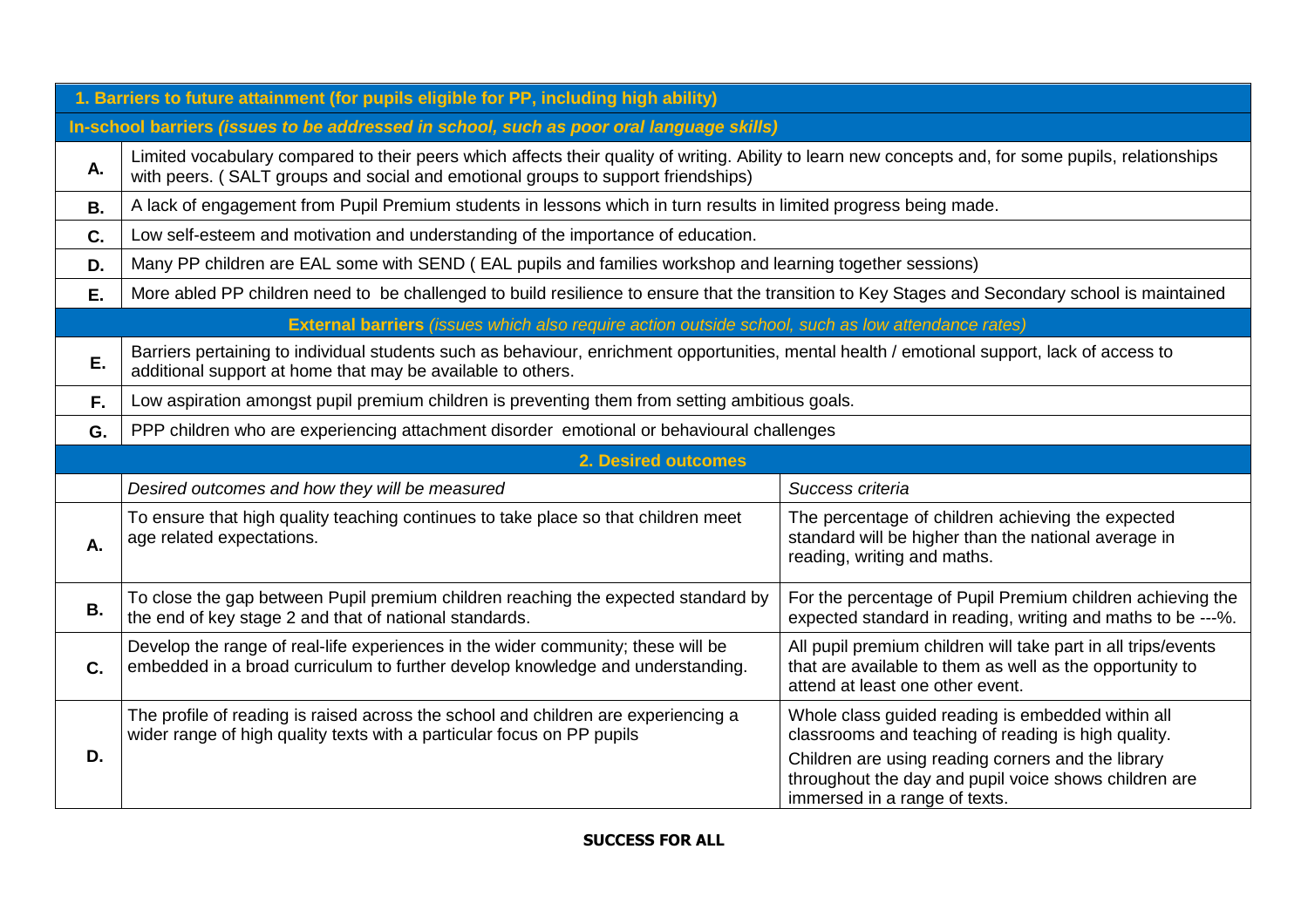| Е. | The needs of PP with SEND pupils are met within the classroom and these pupils<br>make good progress | Early identification for pupils with SEND and high quality<br>support ensures they make good progress from their<br>starting points Improved results in all key stages |
|----|------------------------------------------------------------------------------------------------------|------------------------------------------------------------------------------------------------------------------------------------------------------------------------|
| F. | PP pupils have high aspirations and self-confidence.                                                 | PP pupils are well represented in various pupil<br>leadership opportunities across the school.                                                                         |
| G. | PP pupils are focused, engaged and ready for their learning.                                         | Increase in pupils' motivation and risk taking with their<br>learning. Pupils develop confidence in leadership skills<br>and public speaking.                          |

| <b>Planned expenditure</b>                                                                                                                                                                  |                                                                                                                                                                                           |                                                                                                                                                                                                                                                      |                                                                                                                                                                                                                                 |                   |                                            |  |
|---------------------------------------------------------------------------------------------------------------------------------------------------------------------------------------------|-------------------------------------------------------------------------------------------------------------------------------------------------------------------------------------------|------------------------------------------------------------------------------------------------------------------------------------------------------------------------------------------------------------------------------------------------------|---------------------------------------------------------------------------------------------------------------------------------------------------------------------------------------------------------------------------------|-------------------|--------------------------------------------|--|
| Academic year                                                                                                                                                                               | 2019 - 2020                                                                                                                                                                               |                                                                                                                                                                                                                                                      |                                                                                                                                                                                                                                 |                   |                                            |  |
| The three headings below enable schools to demonstrate how they are using the pupil premium to improve classroom pedagogy, provide<br>targeted support and support whole school strategies. |                                                                                                                                                                                           |                                                                                                                                                                                                                                                      |                                                                                                                                                                                                                                 |                   |                                            |  |
| i. Quality of teaching for all                                                                                                                                                              |                                                                                                                                                                                           |                                                                                                                                                                                                                                                      |                                                                                                                                                                                                                                 |                   |                                            |  |
| <b>Desired outcome</b>                                                                                                                                                                      | Chosen action /<br>approach                                                                                                                                                               | What is the evidence and rationale<br>for this choice?                                                                                                                                                                                               | How will you ensure it is<br>implemented well?                                                                                                                                                                                  | <b>Staff lead</b> | When will you<br>review<br>implementation? |  |
| The highest quality<br>teaching every day<br>for all pupils.                                                                                                                                | Embed the 6<br>principles to support<br>teaching and learning.<br>The 6 principles are:<br>1. Challenge<br>2. Explanation<br>3. Modelling<br>4. Practice<br>5. Feedback<br>6. Questioning | Research clearly indicates that<br>quality first teaching will have a<br>significant impact on outcomes for all<br>pupils.<br>The school monitoring system<br>allows us to ensure that high quality<br>teaching is present throughout the<br>school. | Monitoring processes to<br>support improvement of T&L<br>by providing evidence base.<br>Regular staff development<br>meetings based on findings<br>from monitoring.<br>Bespoke CPD sessions that<br>focuses on identified need. | <b>SLT</b>        | Jan 2020/ April<br>2020                    |  |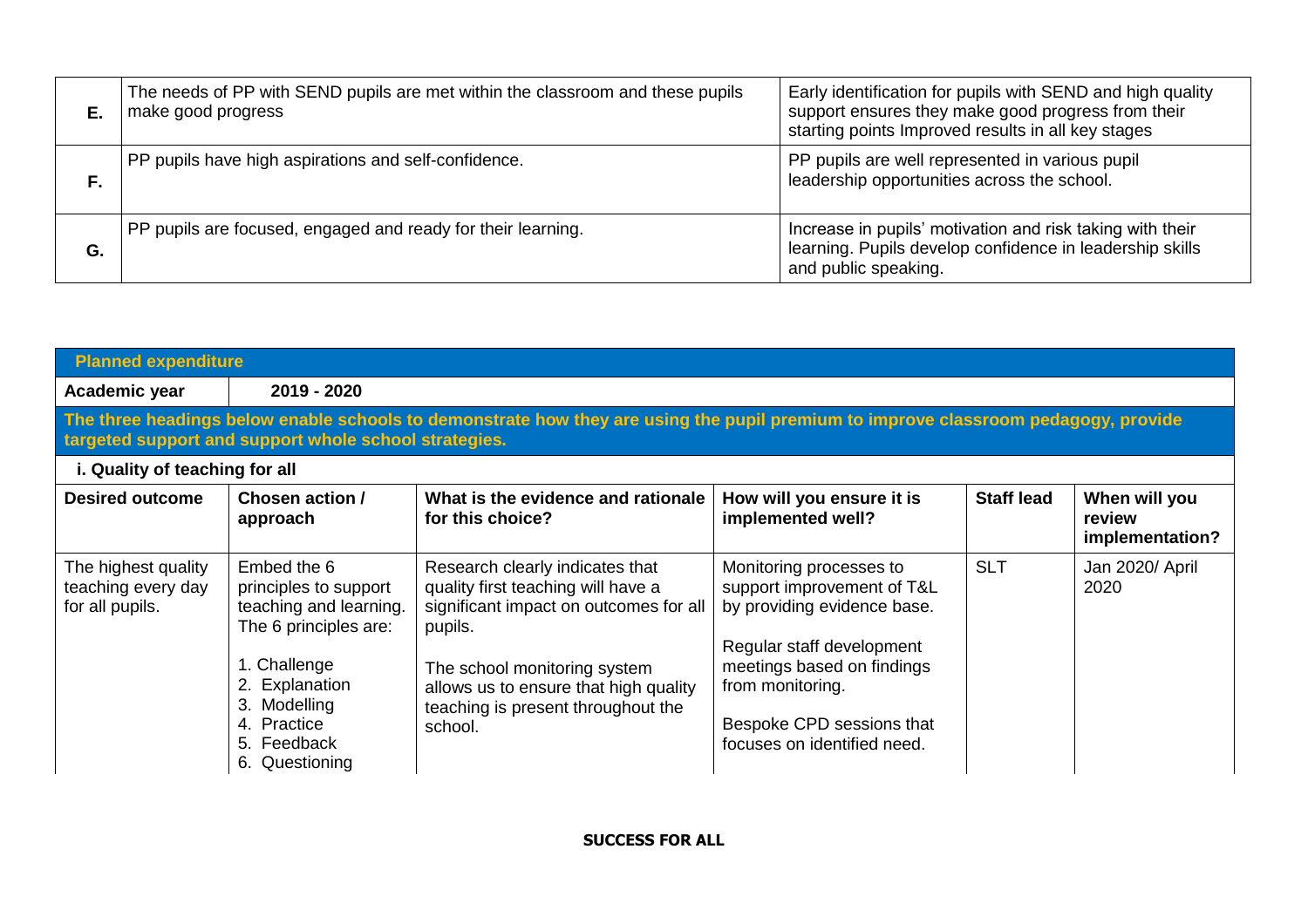|                                                                                                                                              |                                                                                                                                                                                                                                                                                                                                                                                           | Positive outcomes are clearly linked<br>to quality first teaching.                                                                                                                                                                                                                                                                                                                                                                                                                                                                                                               | SLT will evaluate and assess<br>the impact on Pupil premium.                                                                                                                                                        |                                  |                         |
|----------------------------------------------------------------------------------------------------------------------------------------------|-------------------------------------------------------------------------------------------------------------------------------------------------------------------------------------------------------------------------------------------------------------------------------------------------------------------------------------------------------------------------------------------|----------------------------------------------------------------------------------------------------------------------------------------------------------------------------------------------------------------------------------------------------------------------------------------------------------------------------------------------------------------------------------------------------------------------------------------------------------------------------------------------------------------------------------------------------------------------------------|---------------------------------------------------------------------------------------------------------------------------------------------------------------------------------------------------------------------|----------------------------------|-------------------------|
| Better use of data to<br>inform teaching and<br>learning.                                                                                    | Continue to develop<br>the current internal<br>tracking system.                                                                                                                                                                                                                                                                                                                           | Robust reliable data will support<br>planning.<br>All decision making needs to be<br>underpinned by reliable data.                                                                                                                                                                                                                                                                                                                                                                                                                                                               | The assessment cycle ensures<br>that progress is being<br>monitored throughout the<br>academic year.<br>Moderation of results will take<br>place throughout the year.                                               | <b>SLT</b>                       | Jan 2020/ April<br>2020 |
| The profile of<br>reading is raised in<br>KS1 and KS2 and<br>children are<br>experiencing a<br>wider range of high<br>quality texts.         | Provision of<br>additional reading<br>books targeted at<br>children who receive<br>pupil premium<br>additional funding                                                                                                                                                                                                                                                                    | Ensure PP pupils are reading well<br>and enjoy books.<br>When pupils are reading at home that<br>this will support them.                                                                                                                                                                                                                                                                                                                                                                                                                                                         | Half termly school monitoring<br>of pupil progress data and<br>progress review meetings.                                                                                                                            | English<br>Lead<br><b>ELT</b>    | Jan 2020/ April<br>2020 |
| Stimulating extended<br>learning experiences<br>help develop<br>imagination and<br>language including<br>use of tablets in the<br>classroom. | The launch of an<br>exciting and engaging<br>curriculum which has<br>an emphasis on real<br>life 21st century<br>learning with strong<br>community links.<br>Regular offsite visits<br>to enhance learning<br>in topics. High quality<br>and well planned<br>'Launch' days at the<br>start of topics to<br>motivate pupils.<br>Visits or visitors to the<br>school to extend<br>learning. | Pupils will be able to develop their<br>language through discussions of<br>different experiences and this will<br>lead to improvement in vocabulary<br>and ideas within their written work.<br>Improvement in behaviour of DA<br>pupils when given the opportunities<br>to attended activities. Evidence<br>shows an increases in positive<br>dispositions pupils will engage and be<br>motivated in their new ways of<br>learning.<br>Accelerated progress made by<br>vulnerable children as they<br>develop positive attitudes to<br>learning through engaging<br>experiences. | Joint staff planning<br>Staff training<br>Modelled lessons<br>Coaching to improve the<br>quality of teaching across the<br>school<br>Curriculum maps show<br>engaging hooks involving<br>educational trips/visitors | Curriculum<br>Lead<br><b>ELT</b> | Jan 2020/ April<br>2020 |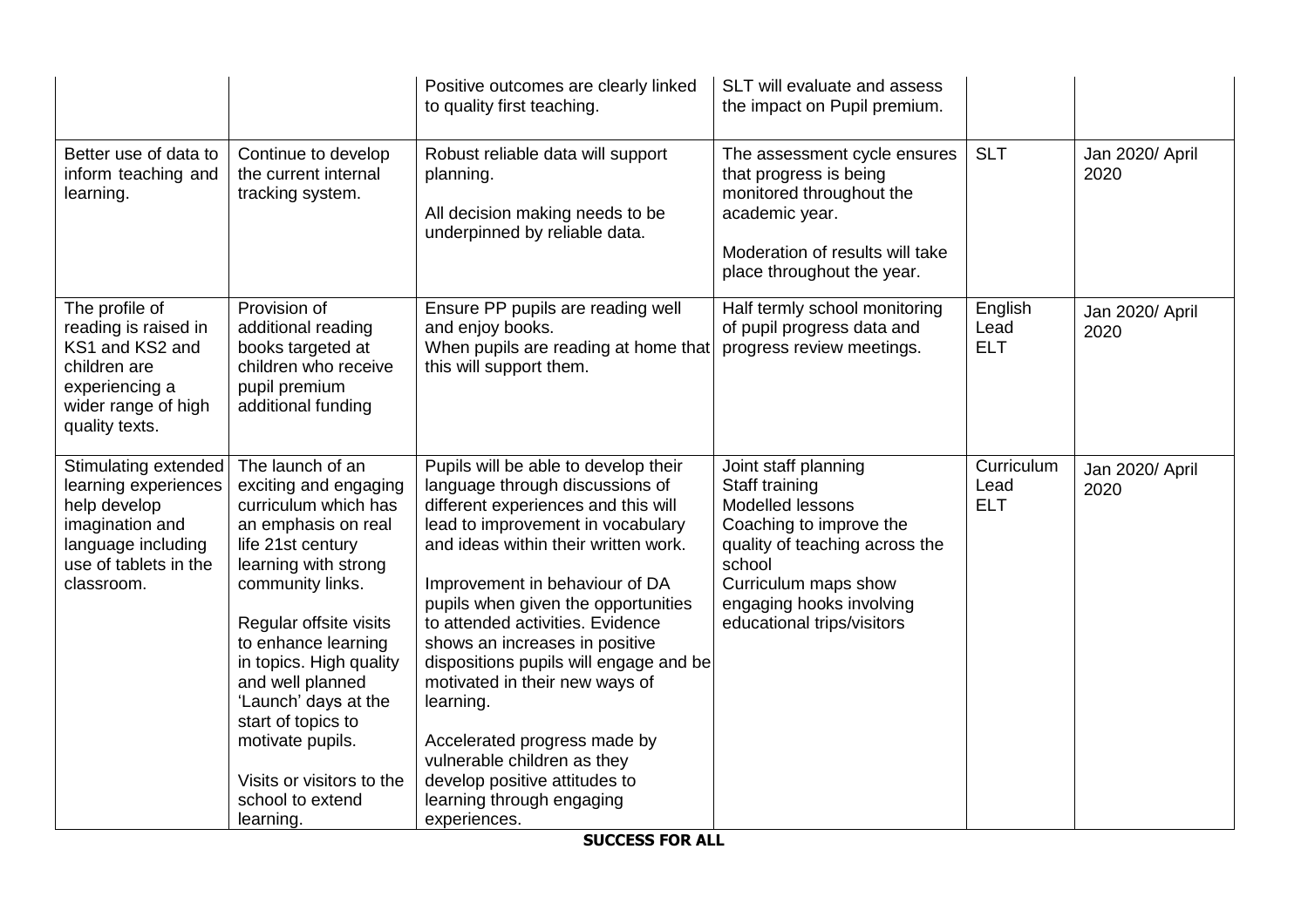| PP<br>The needs of PP<br>Early identification of<br>Accurate identification of<br>Early intervention indicates that PP<br>SEN needs in EYFS or<br>Champion<br>with SEND pupils<br>pupils receive the appropriate<br>need and targets intervention<br>2020<br>ASAP following entry<br>are met within the<br>support required.<br>/support.<br><b>SENCo</b><br>classroom and<br>to school.                                                                                                                                                                                                                                                                                                                                                                                                                                                                                                                                                                                                                                                                                                                                                                                                                                                                                                                                              | Subsidising<br>educational visits. |  |                 |
|---------------------------------------------------------------------------------------------------------------------------------------------------------------------------------------------------------------------------------------------------------------------------------------------------------------------------------------------------------------------------------------------------------------------------------------------------------------------------------------------------------------------------------------------------------------------------------------------------------------------------------------------------------------------------------------------------------------------------------------------------------------------------------------------------------------------------------------------------------------------------------------------------------------------------------------------------------------------------------------------------------------------------------------------------------------------------------------------------------------------------------------------------------------------------------------------------------------------------------------------------------------------------------------------------------------------------------------|------------------------------------|--|-----------------|
|                                                                                                                                                                                                                                                                                                                                                                                                                                                                                                                                                                                                                                                                                                                                                                                                                                                                                                                                                                                                                                                                                                                                                                                                                                                                                                                                       |                                    |  |                 |
|                                                                                                                                                                                                                                                                                                                                                                                                                                                                                                                                                                                                                                                                                                                                                                                                                                                                                                                                                                                                                                                                                                                                                                                                                                                                                                                                       |                                    |  |                 |
| these pupils make<br>EHCP have been completed due to<br>Rigorous monitoring of the<br>Children assessed in<br>early intervention.<br>provision and progress made<br>good progress with<br>EYFS on the<br>a particular focus<br>by these pupils.<br>WellComm<br>on years 1, 5<br>Case studies have highlighted<br>and 6<br>where these pupils receive<br>communication<br>Updated provision mapping<br>(SALT) assessment<br>interventions they make progress.<br>that enables specific tracking<br>of specialist interventions.<br>and baselined, so<br>This approach needs to continue<br>their gaps are<br>identified and<br>Staff training.<br>through early identification of<br>support put into<br>gaps.<br>place to close these<br>TA CPD (SEN).<br>gaps before they<br>widen.<br>Available high quality<br>differentiated resources.<br><b>SEN TAs to</b><br>Regular monitoring of the<br>support targeted<br>children across the<br>quality of learning in books<br>and through discussions with<br>school close gaps in<br>targeted areas. Also<br>pupils.<br>an emphasis on<br>children who are<br>To ensure personalised<br>PP, SEN and EAL.<br>programmes for identified<br>pupils are being carried out<br>Sensory Garden<br>weekly to improve their<br>supports children's<br>speech and language.<br>sensory needs and |                                    |  | Jan 2020/ April |

**SUCCESS FOR ALL**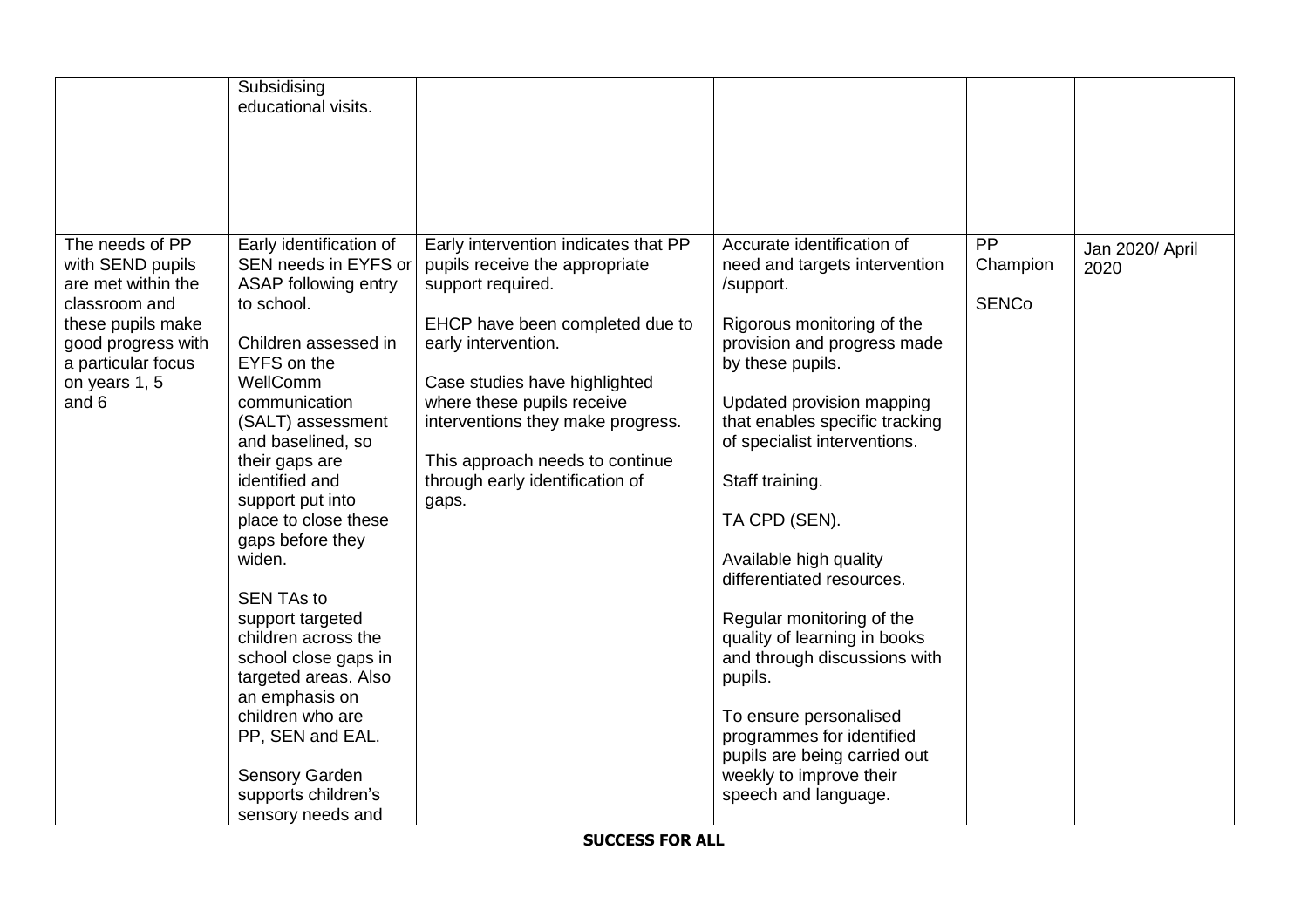| improves behaviour<br>for learning for PP<br>children with SEN.                                                                                                                       |  |                                         |  |
|---------------------------------------------------------------------------------------------------------------------------------------------------------------------------------------|--|-----------------------------------------|--|
| PP and SEND Cafes<br>to help them to<br>understand<br>expectations and<br>how to support their<br>child at home. This<br>includes workshops<br>with specialists<br>- the EP and SALT. |  |                                         |  |
|                                                                                                                                                                                       |  | Total budgeted cost $\vert$ £ 75 100.00 |  |

| ii. Targeted support                                                                        |                                                                        |                                                                                                                                                        |                                                                                                                                                                        |                                                                                      |                                            |  |  |
|---------------------------------------------------------------------------------------------|------------------------------------------------------------------------|--------------------------------------------------------------------------------------------------------------------------------------------------------|------------------------------------------------------------------------------------------------------------------------------------------------------------------------|--------------------------------------------------------------------------------------|--------------------------------------------|--|--|
| <b>Desired outcome</b>                                                                      | <b>Chosen</b><br>action/approach                                       | What is the evidence and rationale<br>for this choice?                                                                                                 | How will you ensure it is<br>implemented well?                                                                                                                         | <b>Staff lead</b>                                                                    | When will you<br>review<br>implementation? |  |  |
| To close the gap<br>between those<br>children working<br>below age related<br>expectations. | English and maths<br>interventions to be run<br>for identified pupils. | Research conducted by the EEF has<br>identified that small group<br>interventions will further improve<br>pupil confidence and<br>attainment/progress. | Identify target groups and<br>undertake baseline<br>assessments.<br>Share objectives with<br>parents/pupils.<br>Undertake intervention<br>sessions with target groups. | English &<br>Maths Leads 2020<br>Phase<br>Leaders<br><b>Class</b><br><b>Teachers</b> | Jan 2020/ April                            |  |  |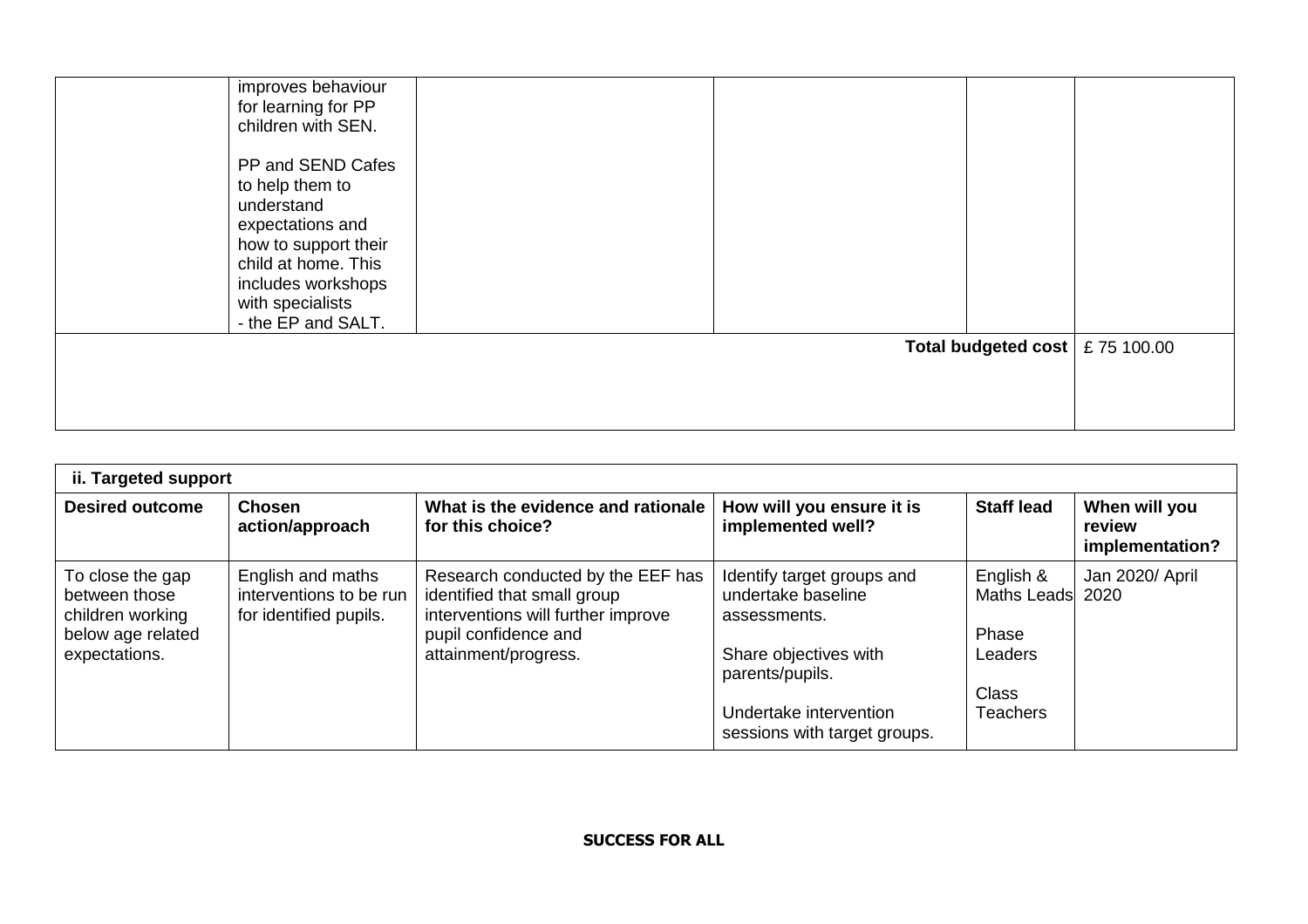| Ensure PP children<br>have accessibility to<br>a wide range of<br>opportunities | Support enrichment /<br>Accessibility | Research indicates that students<br>from disadvantaged families may not<br>have access to the same<br>opportunities.<br>Some of our pupils / parents have<br>found it hard to access opportunities. | Funding available to ensure<br>PP children have opportunity<br>to take part in clubs, trips and<br>enrichment activities. | <b>PP</b><br>Champion      | Jan 2020/ April<br>2020 |
|---------------------------------------------------------------------------------|---------------------------------------|-----------------------------------------------------------------------------------------------------------------------------------------------------------------------------------------------------|---------------------------------------------------------------------------------------------------------------------------|----------------------------|-------------------------|
|                                                                                 |                                       |                                                                                                                                                                                                     |                                                                                                                           | <b>Total budgeted cost</b> | £9 900.00               |

| iii. Other approaches                                                    |                                                                |                                                                                                                                              |                                                                                                                                                                                                 |                     |                                            |  |  |
|--------------------------------------------------------------------------|----------------------------------------------------------------|----------------------------------------------------------------------------------------------------------------------------------------------|-------------------------------------------------------------------------------------------------------------------------------------------------------------------------------------------------|---------------------|--------------------------------------------|--|--|
| <b>Desired outcome</b>                                                   | <b>Chosen</b><br>action/approach                               | What is the evidence and rationale<br>for this choice?                                                                                       | How will you ensure it is<br>implemented well?                                                                                                                                                  | <b>Staff lead</b>   | When will you<br>review<br>implementation? |  |  |
| To support<br>emotional wellbeing<br>and mental health of<br>pupils.     | Families meeting with<br>therapist                             | Evidence from Place2Be and Young<br>Minds clearly underlines the<br>importance of catering for pupils<br>emotional well-being.               | The school employs a member<br>of staff as a play therapist who<br>Supports pupil well-being<br>through play allowing them to<br>express their emotions freely<br>and encouraging them to talk. | Learning<br>mentors | Jan 2020                                   |  |  |
| To provide a safe<br>and structured<br>environment pre &<br>post school. | School breakfast club.<br>After school club.<br>Homework club. | Research undertaken by the school<br>has found that many children, not<br>just PP need a place to work that<br>may not be available at home. | Additional hours will be<br>provided to support pupils at<br>pre and post school.                                                                                                               | <b>ACE staff</b>    | Jan 2020/ April 2020                       |  |  |